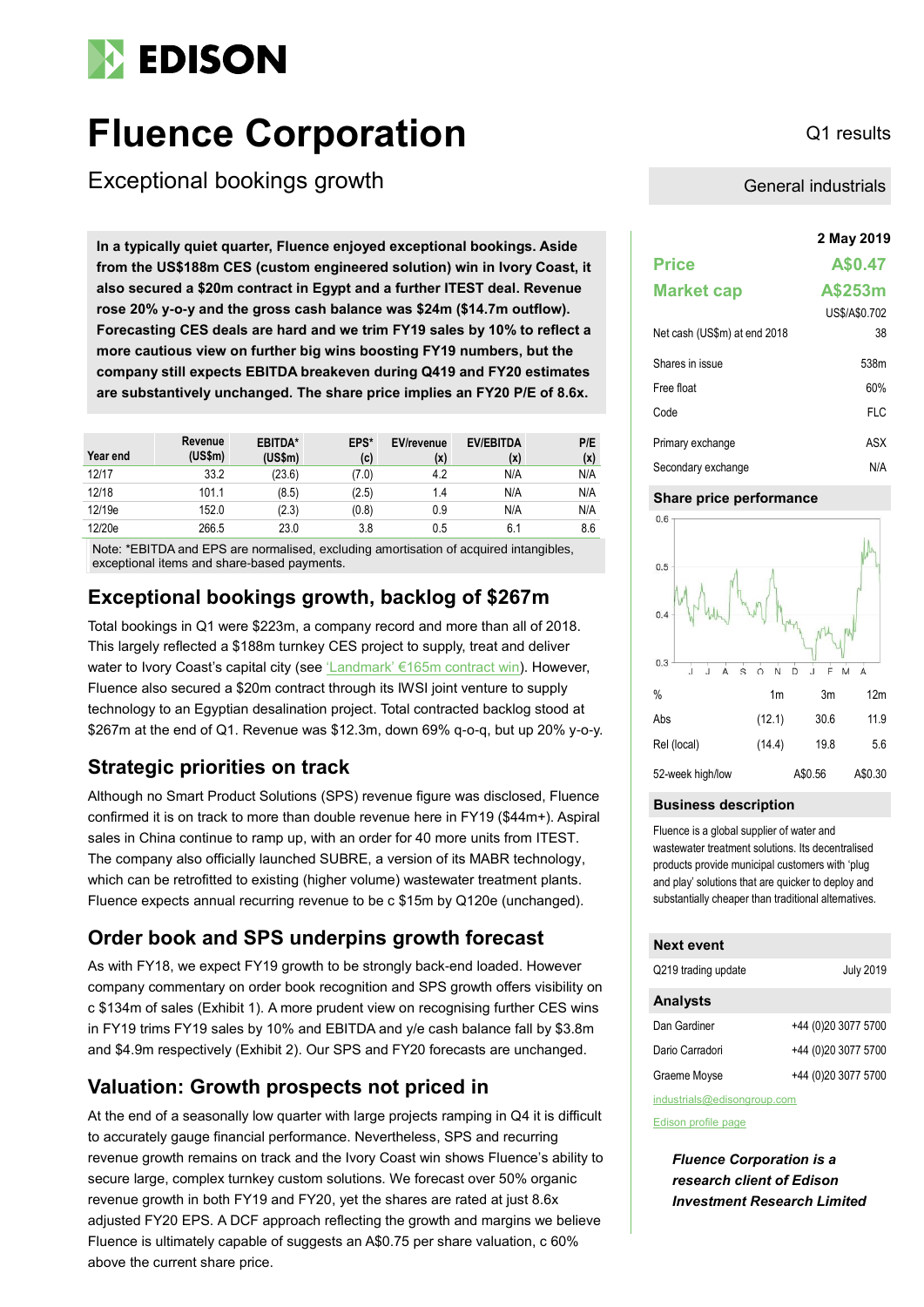

# **Analysis of FY19 growth drivers and forecast changes**

As with FY18, where Q1 revenue accounted for just 10% of the annual total, we expect FY19 growth to be strongly back-end loaded. Company commentary on the timing of revenue recognition from CES contracts secured during Q1 and the order book at the full year helps explain the sources of this growth. Coupled with guidance that SPS revenue will at least double to \$44m, this order book analysis provides some visibility on c \$134m of sales (Exhibit 1).

| <b>Exhibit 1: Analysis of FY19 growth drivers</b>                                                                    |     |
|----------------------------------------------------------------------------------------------------------------------|-----|
| Indicator                                                                                                            | \$m |
| Orders                                                                                                               |     |
| - Backlog @ y/e18 (Fluence has previously stated it expects nearly all the @ y/e18 backlog to be recognised in FY19) | 58  |
| - Ivory coast (total c.\$188m, \$20m is just the proportion just expected to be recognised in FY19)                  | 20  |
| - Eqypt (majority of \$20m deal expected to be recognised in FY19)                                                   | 12  |
| Smart product (SPS) quidance ("at least")                                                                            | 44  |
| Total (order backed + SPS forecast)                                                                                  | 134 |
| Implied new business                                                                                                 | 18  |
| <b>Edison FY19 forecast</b>                                                                                          | 152 |
| Source: Edison                                                                                                       |     |

Predicting the timing of new CES orders is never easy. Taking a more prudent view of further big wins boosting FY19 estimates, trims our FY19 sales by 10%. Nearly 90% of our estimate is supported by either existing orders or SPS growth – it implies just \$18m of "new business" recognised in FY19. Our lower forecast still implies 50% y-o-y growth in total revenue and our SPS forecasts remain unchanged. This lowers FY19 EBITDA and our forecast cash balance by \$3.8m and \$4.9m respectively. Our FY20 forecasts are substantively unchanged.

| \$m                     | FY <sub>19e</sub> |            |        | FY20e |            |        |  |
|-------------------------|-------------------|------------|--------|-------|------------|--------|--|
|                         | Old               | <b>New</b> | %      | Old   | <b>New</b> | %      |  |
| Revenue (US\$m)         | 169.1             | 152.0      | (10.1) | 266.5 | 266.5      | N/A    |  |
| Adjusted EBITDA (US\$m) | 1.5               | (2.3)      | N/A    | 23.0  | 23.0       | N/A    |  |
| Adjusted EPS (c)        | (0.2)             | (0.8)      | N/A    | 3.8   | 3.8        | (0.5)  |  |
| Net cash                | 19.1              | 14.2       | (25.5) | 12.8  | 7.9        | (37.9) |  |
| __                      |                   |            |        |       |            |        |  |

Source: Edison Investment Research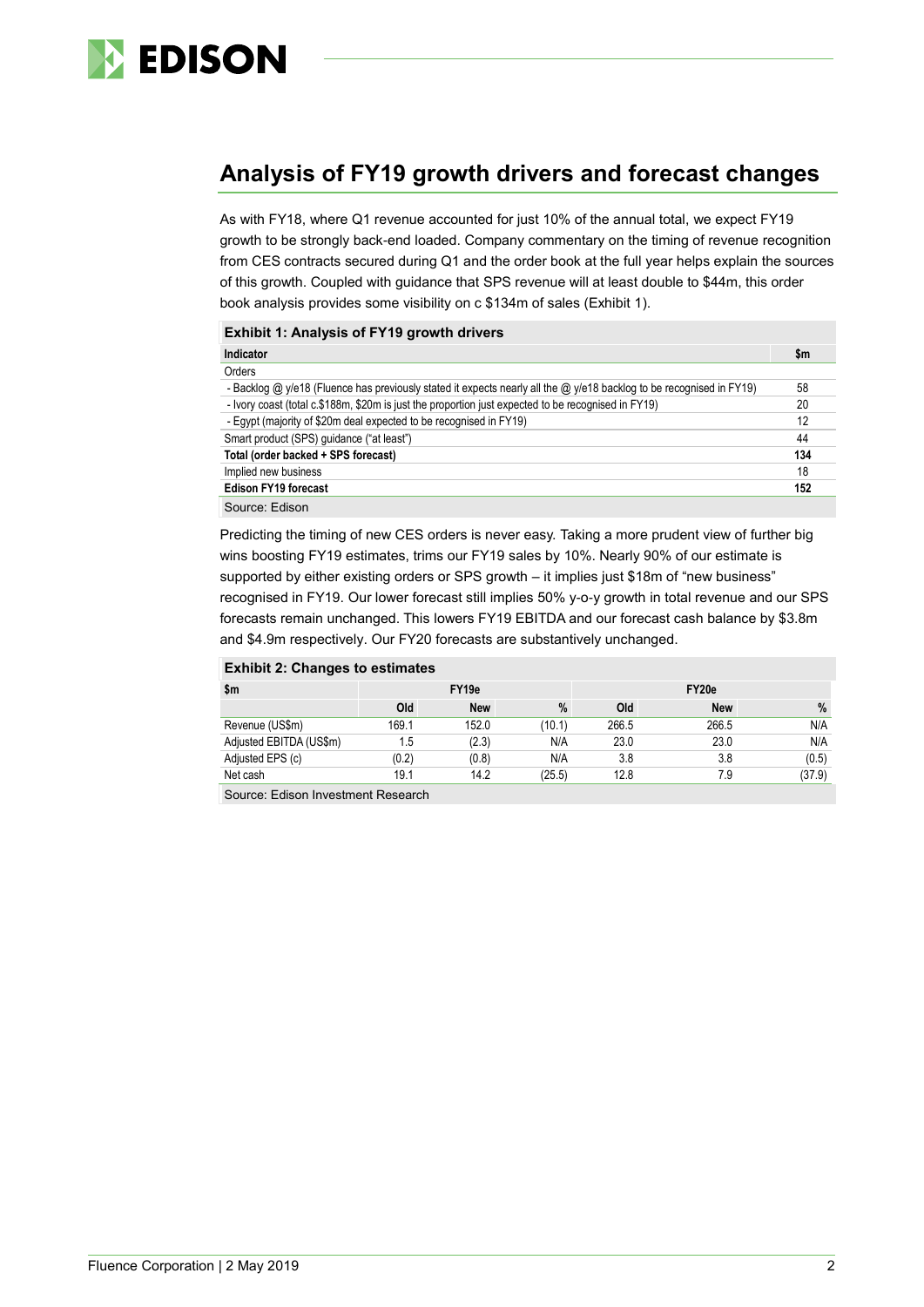

#### **Exhibit 2 : Financial summary**

|                                                                  | U\$m<br>2016 | 2017                        | 2018             | 2019e           | 2020e             |
|------------------------------------------------------------------|--------------|-----------------------------|------------------|-----------------|-------------------|
| Year end 31 December<br><b>INCOME STATEMENT</b>                  | <b>IFRS</b>  | <b>IFRS</b>                 | <b>IFRS</b>      | <b>IFRS</b>     | <b>IFRS</b>       |
| Revenue                                                          |              | 0.8<br>33.2                 | 101.1            | 152.0           | 266.5             |
| Cost of Sales                                                    | (2.0)        | (27.2)                      | (66.5)           | (116.4)         | (201.7)           |
| <b>Gross Profit</b>                                              | (1.2)        | 6.0                         | 34.6             | 35.5            | 64.8              |
| <b>EBITDA</b>                                                    | (8.8)        | (23.6)                      | (8.5)            | (2.3)           | 23.0              |
| Operating Profit (before amort, and except).                     | (9.1)<br>0.0 | (24.3)<br>0.0               | (11.0)<br>0.0    | (3.6)           | 20.4<br>0.0       |
| Amortisation of acquired intangibles<br>Exceptionals             | 0.1          | (1.2)                       | (52.7)           | 0.0<br>0.0      | 0.0               |
| Share-based payments                                             | 0.0          | 0.0                         | 0.0              | 0.0             | 0.0               |
| Reported operating profit                                        | (9.1)        | (25.4)                      | (63.7)           | (4.9)           | 20.4              |
| Net Interest                                                     | (0.0)        | 2.6                         | 0.5              | 0.3             | 0.2               |
| Joint ventures & associates (post tax)                           | 0.0<br>0.0   | 0.0<br>0.0                  | 0.0<br>0.0       | 0.0<br>0.0      | 0.0<br>0.0        |
| Exceptionals<br>Profit Before Tax (norm)                         | (9.1)        | (21.7)                      | (10.5)           | (4.6)           | 20.6              |
| Profit Before Tax (reported)                                     | (9.1)        | (22.9)                      | (63.2)           | (4.6)           | 20.6              |
| Reported tax                                                     |              | 0.0<br>(0.7)                | (0.4)            | 0.0             | 0.0               |
| Profit After Tax (norm)                                          | (9.1)        | (22.4)                      | (10.9)           | (4.6)           | 20.6              |
| Profit After Tax (reported)                                      | (9.1)        | (23.6)                      | (63.6)           | (4.6)<br>0      | 20.6              |
| Minority interests<br>Discontinued operations                    |              | 0<br>0<br>0<br>$\mathbf{0}$ | 0<br>0           | 0               | 0<br>$\mathbf{0}$ |
| Net income (normalised)                                          | (9.1)        | (22.4)                      | (10.9)           | (4.6)           | 20.6              |
| Net income (reported)                                            | (9.1)        | (23.6)                      | (63.6)           | (4.6)           | 20.6              |
| Average Number of Shares Outstanding (m)                         | 214          | 320                         | 440              | 538             | 538               |
| EPS - basic normalised (c)                                       | (4.3)        | (7.0)                       | (2.5)            | (0.8)           | 3.8               |
| EPS - diluted normalised (c)                                     | (4.3)        | (7.0)                       | (2.5)            | (0.8)           | 3.8               |
| EPS - basic reported (c)                                         | (4.2)        | (7.4)                       | (14.5)           | (0.8)           | 3.8               |
| Dividend per share (c)                                           |              | 0.0<br>0.0                  | 0.0              | 0               | 0                 |
| Revenue growth (%)<br>Gross Margin (%)                           | N/A<br>N/A   | N/A<br>18.0                 | 204.7<br>34.2    | 50.3<br>23.4    | 75.4<br>24.3      |
| EBITDA Margin (%)                                                | N/A          | N/A                         | N/A              | (1.5)           | 8.6               |
| Normalised Operating Margin                                      | N/A          | N/A                         | N/A              | (3.2)           | 7.7               |
| <b>BALANCE SHEET</b>                                             |              |                             |                  |                 |                   |
| <b>Fixed Assets</b>                                              |              | 3.2<br>72.7                 | 43.8             | 45.2            | 46.6              |
| Intangible Assets                                                | 2.1          | 60.2                        | 5.6              | 5.6             | 5.6               |
| <b>Tangible Assets</b>                                           | 0.1          | 1.0<br>7.1<br>5.5           | 14.8<br>23.4     | 16.2<br>23.4    | 17.6<br>23.4      |
| Investments & other<br><b>Current Assets</b>                     | 24.4         | 131.9                       | 97.7             | 174.6           | 182.2             |
| <b>Stocks</b>                                                    |              | 0.5<br>18.5                 | 18.9             | 43.2            | 41.2              |
| Debtors                                                          | 0.7          | 26.7                        | 33.5             | 95.4            | 111.2             |
| Cash & cash equivalents                                          | 22.9         | 75.2                        | 38.7             | 29.5            | 23.2              |
| Other<br><b>Current Liabilities</b>                              | (2.5)        | 11.5<br>0.3<br>(95.9)       | 6.5              | 6.5<br>(161.7)  | 6.5               |
| Creditors                                                        | (1.4)        | (27.8)                      | (78.7)<br>(47.5) | (92.6)          | (150.1)<br>(82.4) |
| Tax and social security                                          |              | 0.0<br>(0.1)                | (0.9)            | (0.9)           | (0.9)             |
| Short term borrowings                                            |              | 0.0<br>(1.1)                | (0.4)            | (15.3)          | (15.3)            |
| Other                                                            | (1.1)        | (66.9)                      | (30.0)           | (52.9)          | (51.5)            |
| Long Term Liabilities                                            | (1.0)        | (5.1)                       | (11.7)           | (11.7)          | (11.7)            |
| Long term borrowings<br>Other long term liabilities              | 0.0<br>(1.0) | 0.0<br>(5.1)                | 0.0<br>(11.7)    | 0.0<br>(11.7)   | 0.0<br>(11.7)     |
| Net Assets                                                       | 24.1         | 103.6                       | 51.1             | 46.5            | 67.1              |
| Minority interests                                               | 0.0          | 0.2                         | 1.2              | 1.2             | 1.2               |
| Shareholders' equity                                             | 24.1         | 103.8                       | 52.3             | 47.7            | 68.3              |
| <b>CASH FLOW</b>                                                 |              |                             |                  |                 |                   |
| Op Cash Flow before WC and tax<br>Working capital                | (8.8)        | (23.6)<br>1.7<br>(4.8)      | (8.5)<br>(44.1)  | (2.3)<br>(17.4) | 23.0<br>(24.7)    |
| Exceptional & other                                              | 0.0          | 0.2                         | 0.1              | 0.0             | 0.0               |
| Tax                                                              | 0.0          | (0.9)                       | (0.2)            | (0.4)           | (0.4)             |
| Net operating cash flow                                          | (7.2)        | (29.0)                      | (52.6)           | (20.1)          | (2.1)             |
| Capex                                                            | (0.4)        | (3.7)                       | (2.8)            | (4.0)           | (4.0)             |
| Acquisitions/disposals<br>Net interest                           | (1.0)<br>0.0 | 50.6<br>0.5                 | (1.8)<br>2.7     | 0.0<br>(0.1)    | 0.0<br>(0.2)      |
| Equity financing                                                 | 22.9         | 31.3                        | 26.2             | 0.0             | 0.0               |
| Dividends                                                        | 0.0          | 0.0                         | 0.0              | 0.0             | 0.0               |
| Other                                                            | (0.2)        | 1.1                         | (2.4)            | 0.0             | 0.0               |
| Net Cash Flow                                                    | 14.2         | 50.8                        | (30.6)           | (24.2)          | (6.3)             |
| Opening net debt/(cash)<br>FX                                    | (8.5)        | (22.9)<br>0.2<br>2.1        | (74.0)<br>(4.3)  | (38.4)<br>0.0   | (14.2)<br>0.0     |
| Other non-cash movements                                         | 0.0          | (1.8)                       | (0.7)            | 0.0             | 0.0               |
| Closing net debt/(cash)                                          | (22.9)       | (74.0)                      | (38.4)           | (14.2)          | (7.9)             |
| Source: Fluence Corporation accounts, Edison Investment Research |              |                             |                  |                 |                   |